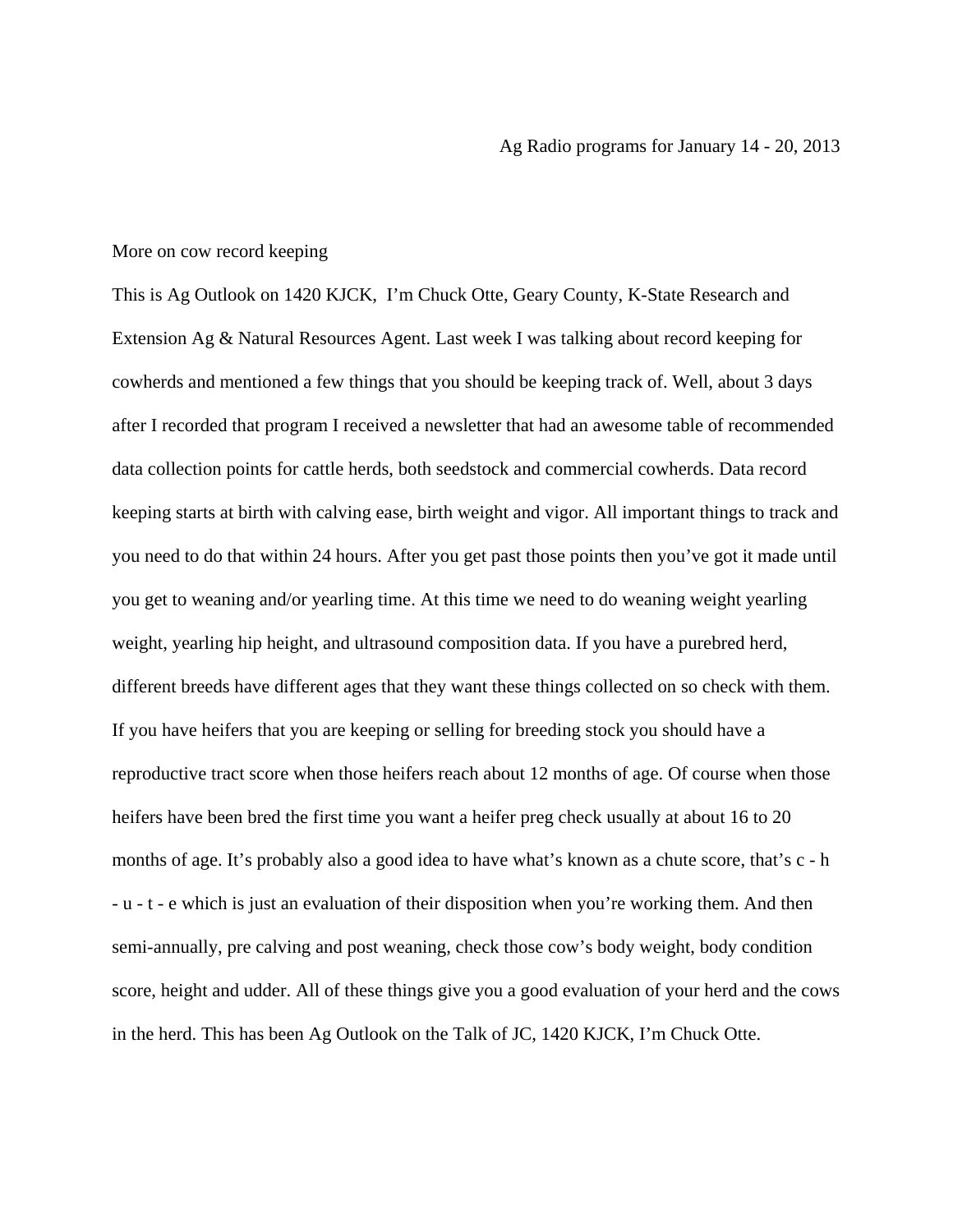## Liming No Till Fields

This is Ag Outlook on 1420 KJCK, I'm Chuck Otte, Geary County, K-State Research and Extension Ag & Natural Resources Agent. I know it's hard for some people to believe, but even here in the Flint Hills, where we literally farm on limestone, we have fields every year that need to be limed. Interestingly, as we have higher and higher yields and applying more nitrogen as we grow corn, we drop that pH even more. Historically we'd apply the lime and either plow it under or hit it with the offset disk or possibly even a vigorous field cultivator to get that lime mixed into the soil where it could work. Then along came reduced till and then no till, and then what is a serious no tiller to do and stay no till? There has been a lot of work on that over the past 20 years. While we've always said that lime has to be incorporated to do any good, we also know that we can spread lime on alfalfa and bromegrass and affect enough of the top ½ to one inch of soil to make a difference. Then we also have to be honest that even in no-till we are often stick fertilizer shanks in the ground and then some of those planters really move a bit of soil around when they go through. So do we have liming options in no till. Well, the answer is yes. We don't apply as much lime in notill settings because we are only going to try to impact that upper 2 to 3 inches. We can get enough root development in that zone to made a difference in phosphorus uptake and other nutrients. In studies where lime was applied on the surface, four years after application the pH one inch below the surface had raised 1.5 pH units. That is significant even two inches down it had raised almost 1 point. So if you need lime and you're no till, it can still be done! This has been Ag Outlook on the Talk of JC, 1420 KJCK, I'm Chuck Otte.